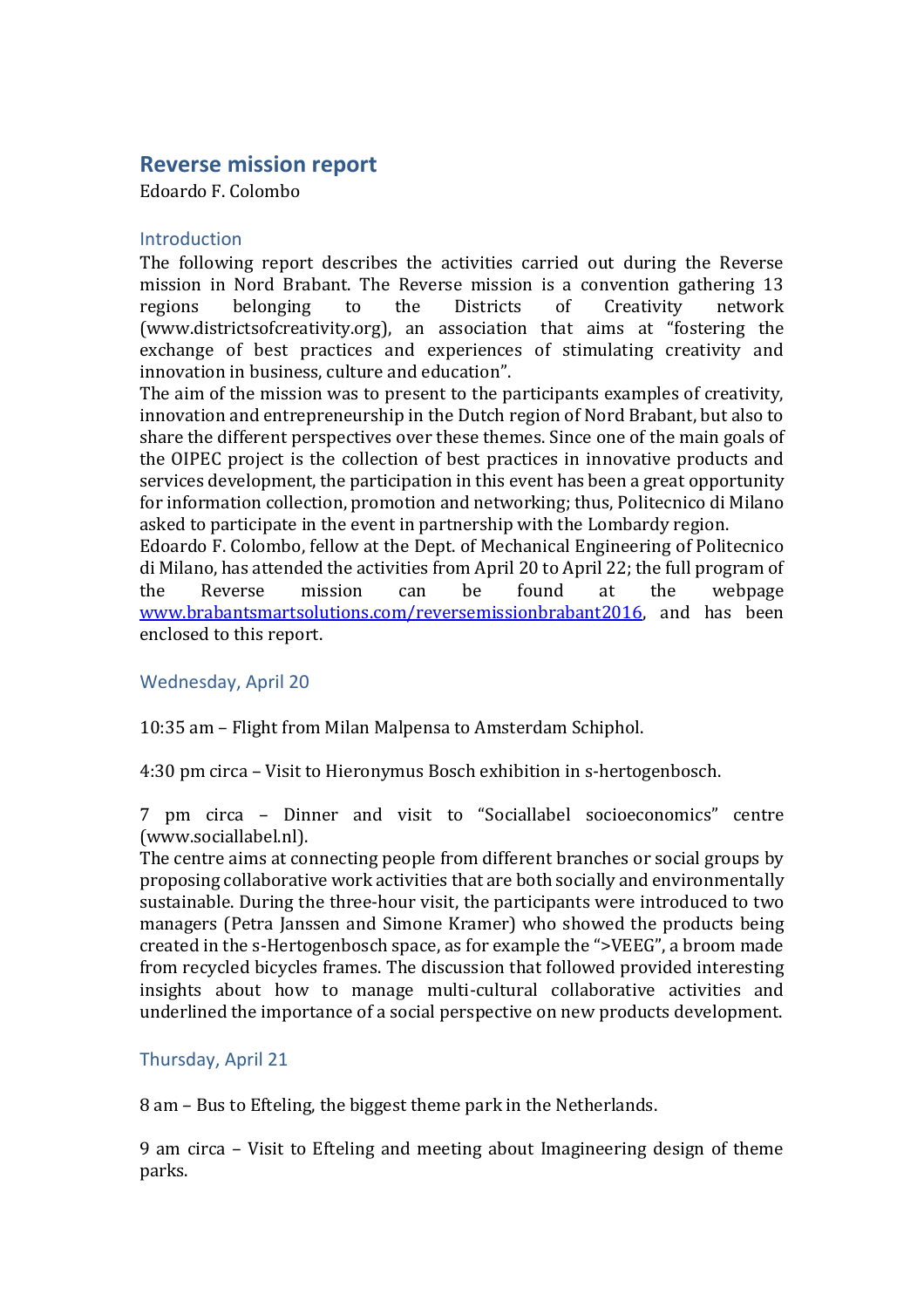Olaf Vugt, responsible for the design of new attractions in the park, explained what makes a theme park so magical for children and adults alike: the experience and the memory that visitors make when they pay for visiting it. Through the combination of imagination and creative design ("imagineering"), it is possible to immerge people in a fantasy world that will be remembered for years.

1 pm – Light lunch and transfer to Tilburg

2 pm circa – Visit to the TextielMuseum and the TextielLab [\(www.textielmuseum.nl\)](http://www.textielmuseum.nl/).

The TextielMuseum and the TextielLab are two sides of the same coin. The first one exhibits the rich tradition of Nord Brabant in textile making, while the second one researches new textile materials as well as new usages of textile materials, thus providing designers, artists and students with an open, collaborative space. The TextielLab not only features a state-of-the-art set of weaving machines, but it also comprises the careful reconstruction of a 20th century waiving plant, where traditional techniques can be studied. The participants were first welcomed by the museum director Errol van de Werdt, who explained the museum unique structure and mission; then, they were shown the museum laboratories. The museum and the labs are an example of how the past can build solid foundations for future products; moreover, they highlight how the involvement of "marquee" designers and collaborators can spur further collaborations.

4 pm circa – Meeting in the Railway zone of Tilburg and presentations of "Breda – City of Imagineers" (cityofimagineers.nl).

"Breda – City of Imagineers" (cityofimagineers.nl) is an association of creative start-ups in the Breda area. From the experience of these entrepreneurs, the most critical aspects of innovation is the growth of start-ups from tiny (5 or less employees) to medium size, as this process is needed to increase the resilience of the whole regional industry. In order to meet this goal, the association members help each other by promoting their activities, collaborating in large projects and sharing their experiences. These practices should be considered also in the set-up of the COILabs network during the development of OIPEC Work Package 3.

5 pm – Presentations by Imagineering academy students.

The presentations showed the work carried out by about 60 students from various European universities during the three days preceding the event. The District of Creativity association proposed the students ten societal challenges, such as mobility, agricultural sustainability, elderly care and waste reduction; students had to develop the theme with the help of local "coaches" and to propose a creative solution to the Reverse mission participants. The event highlighted how students can be a source of interesting ideas and innovation, but also how they need technical support for the actual development of these ideas.

## Friday, April 22

9:00 am - Bus to Pivot Park [\(www.pivotpark.nl\)](http://www.pivotpark.nl/)

10 am circa - visit of Pivot Park [\(www.pivotpark.nl\)](http://www.pivotpark.nl/)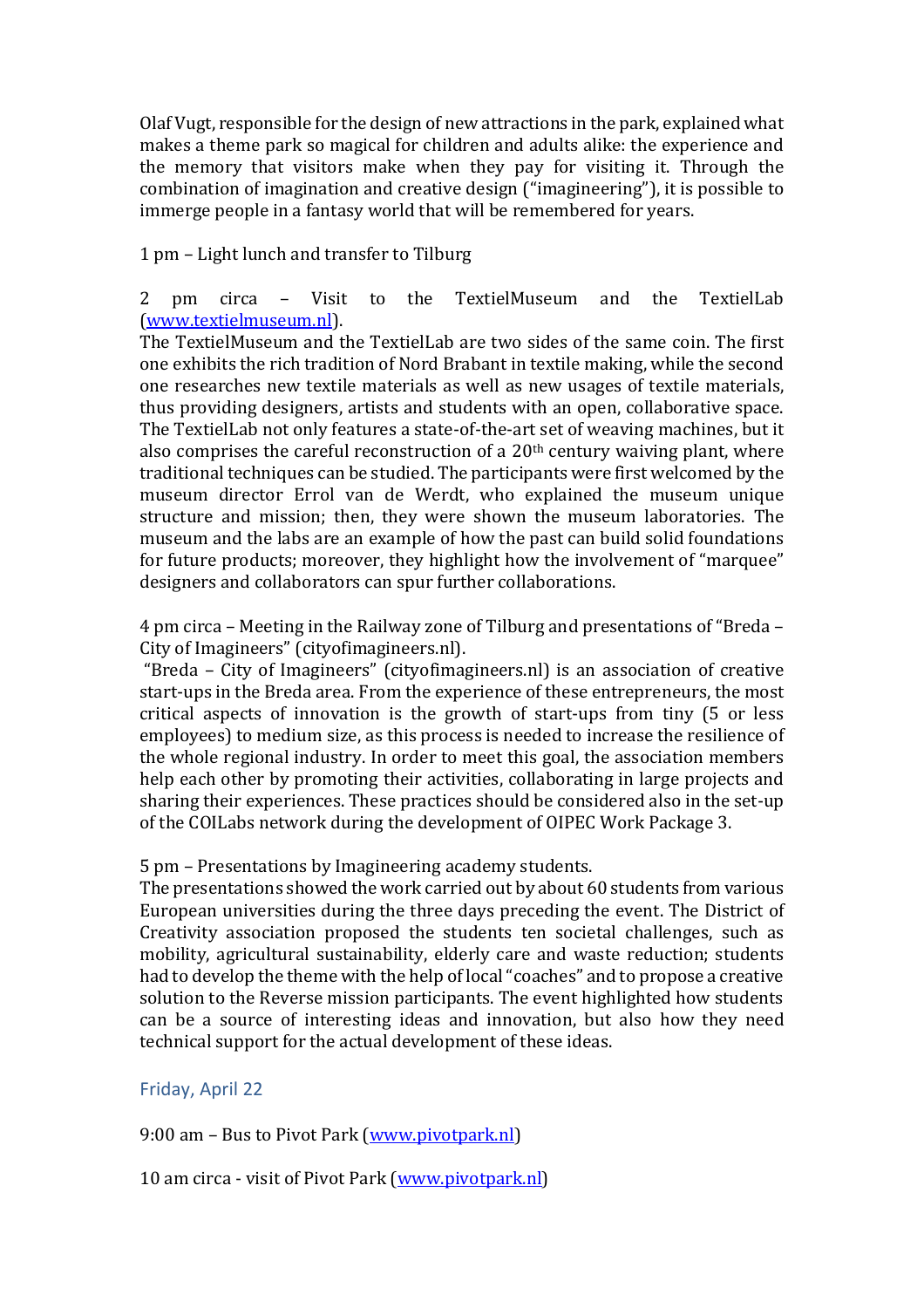Pivot Park is an excellent example of open innovation centre providing nascent pharmaceutical start-ups with professional-standard machines, so that they can develop their bio-technical products. The park was born from the ashes of a previous private research centre; after the owner company closed the European R&D divisions, the employees, the company and the region developed together a new business plan for the structure.

The visitors were received firstly by Mirjam Mol, Director of the centre, who illustrated the history of the park and its open innovation model; then, Steven van Helden, manager of the screening centre, explained the typical pharmaceutical development process, the importance of the screening process and the role of the advanced machines in the Pivot park laboratories. The discussion with highprofile figures in an open innovation centre was very fruitful, and led to many of the reflections proposed in the next section.

3 pm circa – Informal meetings with Reverse Mission participants and discussion about innovation fostering practices

## **Conclusions**

The participation to the Reverse mission in Nord Brabant was meant as an opportunity to collect innovation best practices and to evaluate and promote the OIPEC activities to international experts in the field. From these visits and discussions, some general suggestions for OIPEC project can be drawn:

- COILabs need not only strong vertical competences (for example in additive manufacturing and product development), but also horizontal competences to bind different disciplines together. Moreover, other competences must be integrated into the core OIPEC know-how, as for example innovation promotion, venture capital, IP management or accounting;
- Regional institutions' support is fundamental, as it is the involvement of other regional stakeholders;
- As for any other open innovation initiative, the management and protection of the IP must be addressed carefully;
- Today's problems are often complex and involve a multitude of sectors and knowledge areas;
- Each sector needs a special focus for example, pharmaceutical companies need long development times (from 10 to 15 years).

More specifically, the following actions are suggested:

- OIPEC trainers (Work Package 1) should be prepared on a wide range of topics concerning product/service innovation in order to handle the cocreation activities and business development;
- Regional agencies and associations should be contacted by OIPEC regional members in order to promote OIPEC activities and leverage their knowledge;